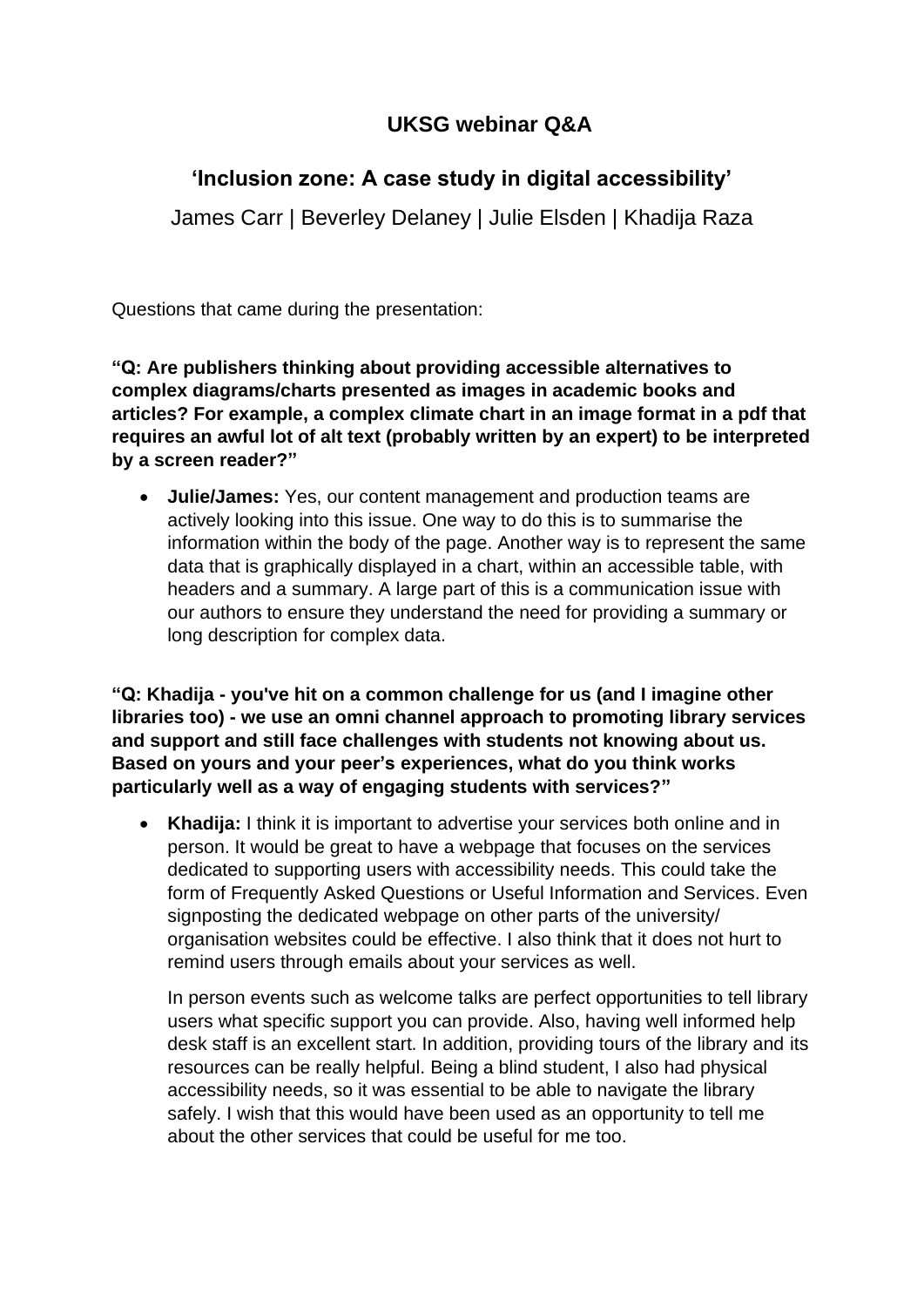I hope that this is helpful. If you need more clarification, then you can contact me at: [khadija-raza@hotmail.co.uk](mailto:khadija-raza@hotmail.co.uk)

#### **"Q: Bev - Do you refuse to purchase resources which do not meet accessibility standards?"**

• **Bev:** At present, we don't refuse to purchase resources that do not meet accessibility standards. This can be a tricky area as some visual resources can be really help for dyslexic students but can be very difficult if using a screen reader. The good relationships we build with the publishers and suppliers allow us to work with together with them and explain needs. We do raise the issue accessibility within procurement and renewal. This has proved to be successful with publishers we have worked with such as CUP, OUP and Jove.

#### **"Q: Khadija - I have been noticing recently that websites are increasingly visual, which as you say is very difficult for people using a screen reader. What things can more visual websites use to make your user experience better?"**

• **Khadija:** This is a very interesting question, as I do not have any vision in which to see visual content. Therefore, as long as the visual content does not negatively impact my screen reader, I am fine. The key thing for all web content is to make sure that all links, images and buttons are properly labelled, otherwise a screen reader will not know what it is hovering over. However, for people with enough vision to see their screens, too much visual content can be overwhelming. As a rule, I would suggest to always keeping your text in a simple and clear font. You should always have a high contrast between your text and the background. Block coloured backgrounds are far better than image backgrounds with text on top. Make sure that your images are always captioned. I would like to make sure that you do not have any moving graphics or carousels as these do not work well with screen readers. They are also very fast moving for people with limited vision to keep up with. Also, things like embedded advertisements and popups really slow down the functionality of a screen reader, so I would avoid using these too.

It also depends on the purpose of the visual content. For example, is an image there for an aesthetic purpose? Then a short image description label will be fine. If the visual content is supposed to be portray information, then a text description is essential. This can be done as a label or a separate description, depending on how long the description needs to be. In addition, a lot of video content is now being made without any audio, rather captions are used. Most captioning is not accessible through a screen reader. So, an audio version or a transcript is necessary. I hope this helps.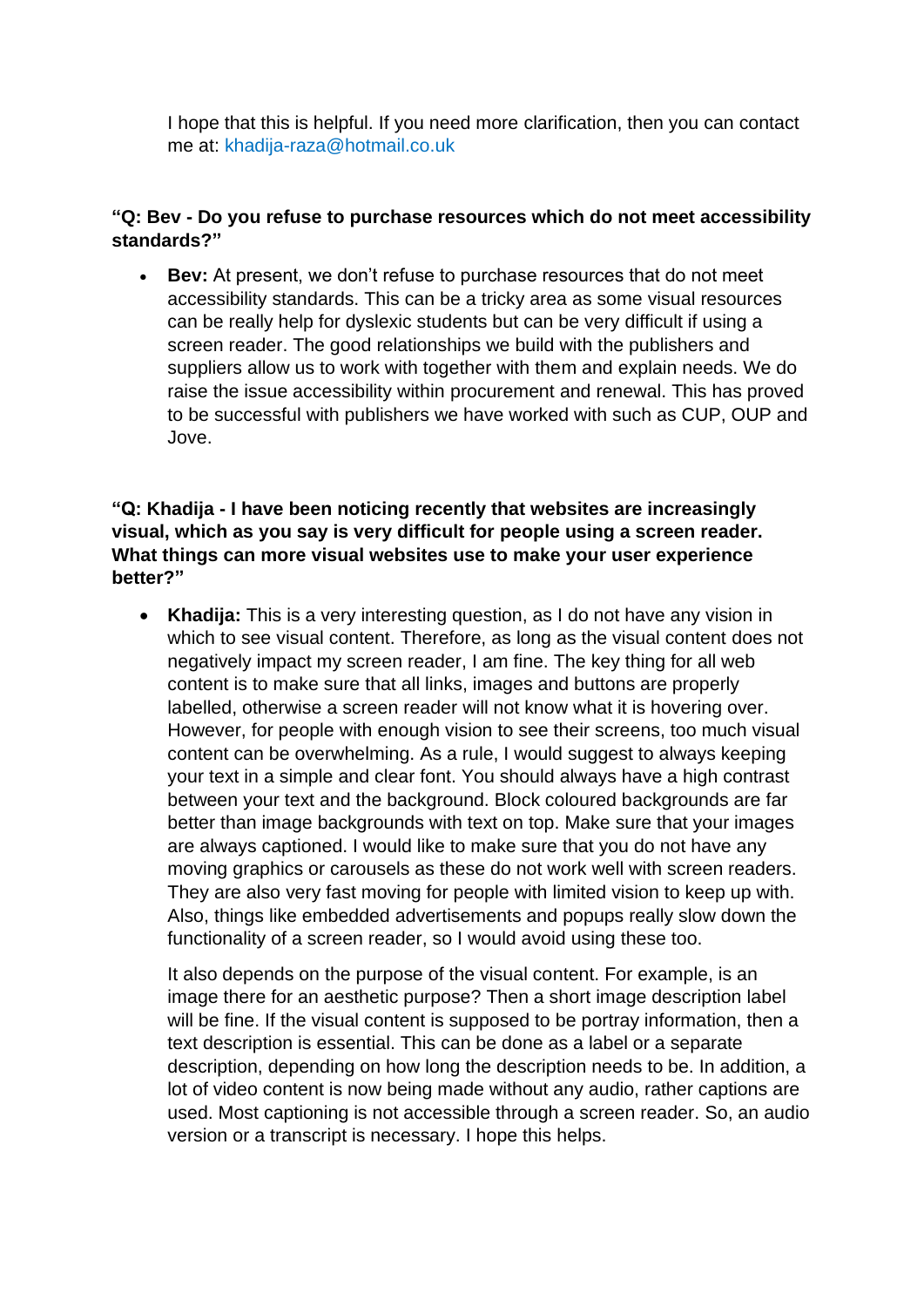## **"Q: Bev - A link please to open uni page for info for students/staff about accessibility? (even if need to login, that is fine, please do share)"**

• **Bev:** <https://www.open.ac.uk/library/help-and-support/disabled-user-support>

## **"Q: Khadija - what is 'readable font'?"**

• **Khadija:** I would say that readable fonts are simple and clear and of a reasonable text size. For example, Calibri, Helvetica or Ariel. Fonts, rather than Cursive or Victorian Script. Fonts that are in bold are easier to read than plain text. I would recommend size 12 as a minimum font, but larger sizes like 14 are preferable. Also, to make sure that they have a high contrast between the text and he background. Block coloured or plain backgrounds are far better than images used as backgrounds, as these create mixed contrast.

## **"Q: The screen reader reads fast...can you follow so fast?"**

• **Khadija:** This is a very funny question, as the screen reader on my phone is even faster. Screen readers have settings where you can change how fast they speak. I started off at a far slower speed and built it up, the more confident I became. I can understand everything the screen reader says, but it took practice. The benefit of a fast screen reader speed is that you can read through digital books and journals a lot quicker :)

#### **"Q: For students who do not have the digital skills to use all of the electronic resources now available, what do you offer to support this and what more can we do?"**

• **Bev:** As a distance learning university with an Online library, we gradually built digital skills throughout the qualifications and modules as part of normal study using our DIL framework [https://www.open.ac.uk/libraryservices/subsites/dilframework/view\\_all.](https://www.open.ac.uk/libraryservices/subsites/dilframework/view_all) In addition, we have developed resources such as Being Digital <https://www.open.ac.uk/library/services/being-digital>

## **"Q: Are accessible PDFs acceptable, or do you prefer EPUBs?"**

• **Khadija:** As a screen reader user, I have not really noticed a huge amount of difference between the effectiveness of an accessible PDF and EPUB. However, I believe an EPUB is able to be more customisable in regards to font size. Therefore, I would say that the latter is better for those who have limited vision who can still see their screens.